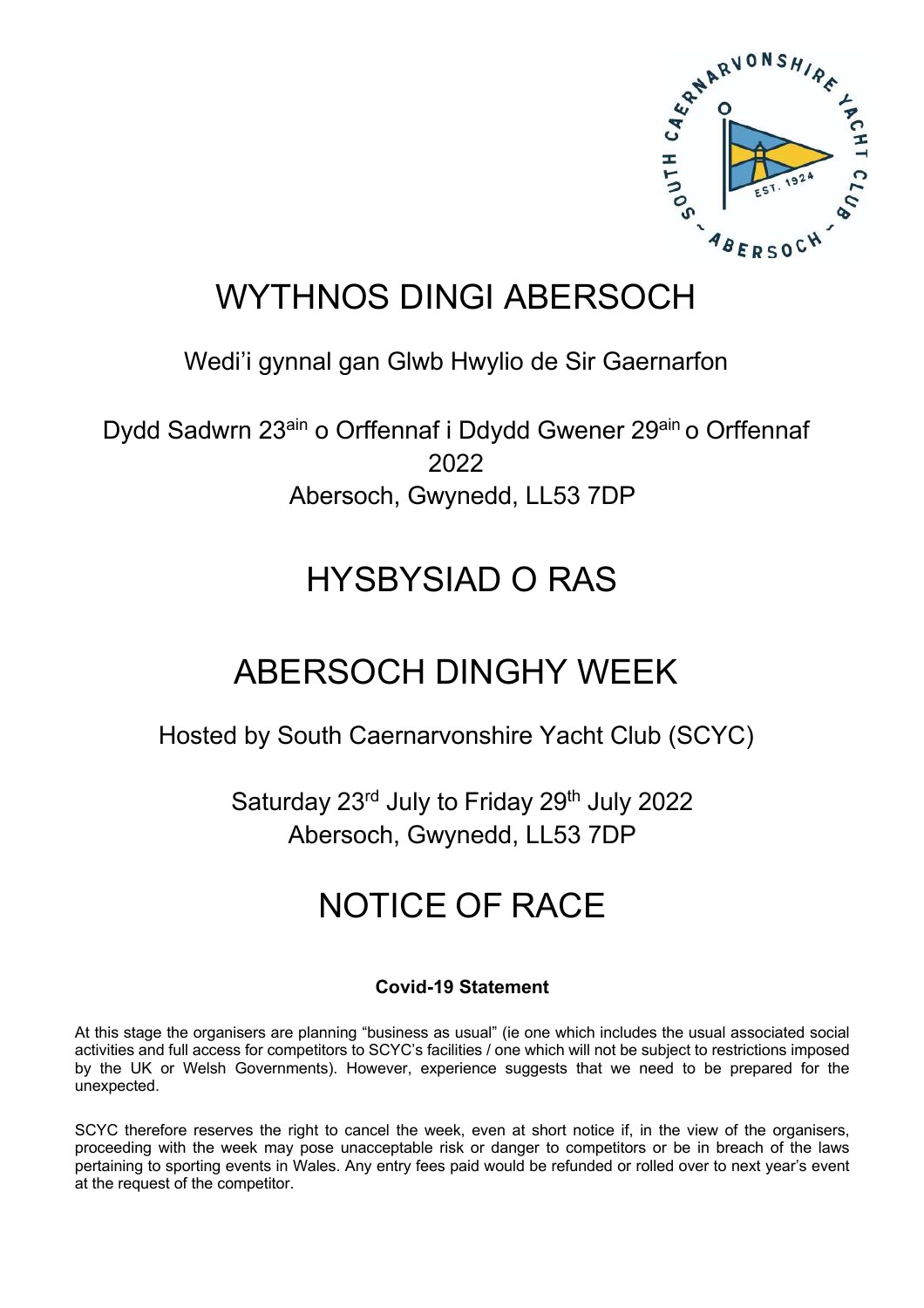### NOTICE OF RACE 2022

Racing for all classes of asymmetric, double handed and single-handed dinghies, e.g. Catamarans, RS800, RS700, RS500, Cherub, International 14, 29er, Fireball, RS200, RS400, Merlin Rocket, GP14, Phantom, Solo, Moth, Blaze, Laser, Laser Radial, Laser 4.7, D Zero, RS Aero, RS300, RS600, as well as RS Feva, Topper, Mirror and RS Tera.

Multiple separate starts arranged by class / handicap. A fleet of  $+/- 8-10$  (or more) boats of any given class may be given their own start.

**New format for 2022** – Committee Boat starts with 2 shorter races back to back per day and varied courses.

Coached Regatta Fleet (CRF) - Racing for Optimists (including Optibats), Toppers & RS Teras (aimed at younger sailors). NB Entry numbers may be limited for reasons of safety and/or training.

*The CRF aims to offer an introduction to open-water racing in a relaxed learning environment. This fleet is particularly aimed at younger juniors who have done some, but not much, sailing, whether on inland waters or the sea.*

*The ethos of the CRF is to welcome and help less experienced sailors. Experienced sailors and parents are asked to always assist less experienced sailors at this event with tasks such as rigging, launching, and general help and advice about kit, etc.*

*Racing & Training will be provided for:* 

- *Inexperienced and less experienced sailors*
- *Those who are just learning to sail*
- *Those taking part in their first event*

*Racing/race training will be provided for a mixed class, off the beach round a short course or courses to be laid inshore of the moorings.* 

The Races will be governed by the Racing Rules of Sailing, the prescriptions of the National Authority and the Sailing Instructions. The Event is designated Category C.

#### **Registration**

This will be in the Abersoch Dinghy Week Race Office (Commodore's Bar on the middle deck of the SCYC Clubhouse):

- Saturday  $23<sup>rd</sup>$ July 10:00 to 13:00 and 14:00 to 17:00
- Sunday  $24^{th}$  July 08:30 to 09:30

Scheduling of classes / fleets for races will be decided on Saturday 23<sup>rd</sup> July and published on the Official Notice Board on the middle deck of the SCYC Clubhouse by 17:00 and be sent to the fleet WhatsApp groups.

CRF - The schedule of racing/training for the Coached Regatta Fleet will be decided on Saturday 23rd July.

#### **Pre-race Briefings**

Coached Regatta Fleet briefing to be held in the SCYC Clubhouse on Sunday 24<sup>th</sup> July at 11:00, followed by a get to know you session.

Other Classes/Fleets - These will be online and available via the Class/Fleet WhatsApp groups

#### **Racing**

This will start on Sunday 24<sup>th</sup> July, Class/Fleet starts will be staggered from 9:30.

CRF - Racing/training will start on Monday 25<sup>th</sup> July at a time TBA and will be either in the morning or the afternoon, but not both.

#### **Informal race on Saturday 23 rd July.**

An informal race for all classes (single mass start) *may* be held on the afternoon of Saturday 23<sup>rd</sup> July. This would not count towards any overall ADW result and would be for fun/ orientation only. If a decision is taken to hold a race, details will be provided on the day.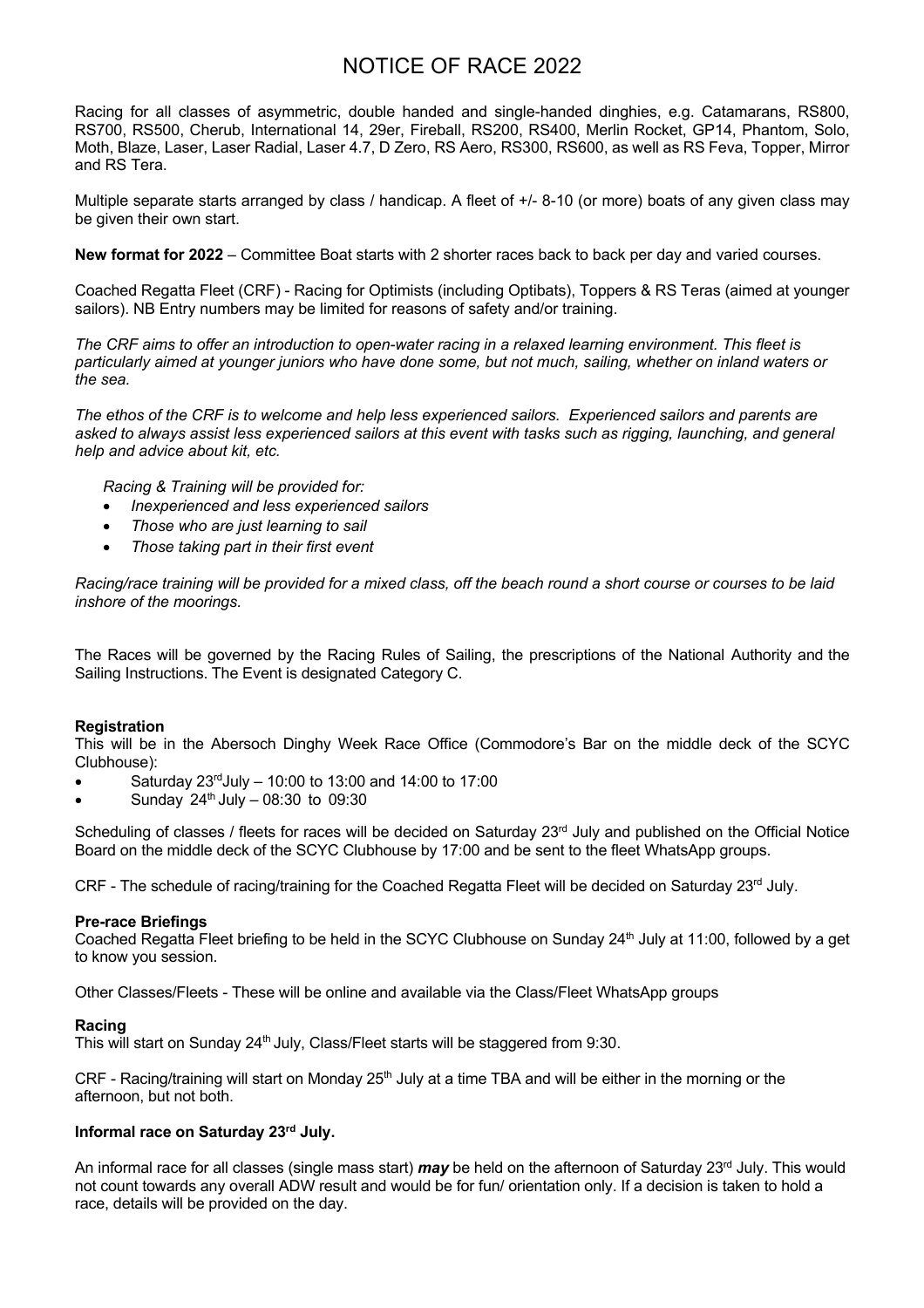#### **Entry Fees**

Entry fees are for 6 days' racing or less / CRF for 5 days' racing/training

| Non-SCYC Member - double handed<br>Entry on or before 1 <sup>st</sup> June 2022<br>Entry between 2 <sup>nd</sup> June and 1 <sup>st</sup> July 2022<br>Includes two 50 <sup>th</sup> anniversary t-shirts | £120.00<br>£135.00 |
|-----------------------------------------------------------------------------------------------------------------------------------------------------------------------------------------------------------|--------------------|
| Non-SCYC Member - single handed<br>Entry on or before 1 <sup>st</sup> June 2022<br>Entry between $2^{nd}$ June and $1^{st}$ July 2022<br>Includes one 50 <sup>th</sup> anniversary t-shirt                | £110.00<br>£125.00 |
| SCYC Member - double handed<br>Entry on or before 1 <sup>st</sup> June 2022<br>Entry between $2^{nd}$ June and $1^{st}$ July 2022<br>Includes two 50 <sup>th</sup> anniversary t-shirts                   | £90.00<br>£105.00  |
| SCYC Member – single handed<br>Entry on or before 1 <sup>st</sup> June 2022<br>Entry between $2^{nd}$ June and $1^{st}$ July 2022<br>Includes one 50 <sup>th</sup> anniversary t-shirt                    | £80.00<br>£95.00   |
| Coached Regatta Fleet<br>Entry on or before 1 <sup>st</sup> July 2022<br>Includes one 50 <sup>th</sup> anniversary t-shirt                                                                                | £60.00             |

\*Please note ability to sail in both am and pm will be dependent on race scheduling. For further information please e-mail abersochdinghyweek@gmail.com

#### **NO ENTRIES AFTER 17:00 ON FRIDAY 1st JULY 2022**

The Crewsaver Club Challenge Trophy will be awarded to the best performing team consisting of three nominated boats from different classes from the same club. Only one team per club allowed. Details will be posted on the Official Notice Board. Entries for this challenge must be received by 10:00 on Sunday 24<sup>th</sup> July.

**Sailing Instructions** will be emailed before the event and available in paper format from Abersoch Dinghy Week Race Office (Commodore's Bar) upon registration.

**Conditions of Entry**: In signing the Entry Form helms will agree to the following:

- 1) I have insurance to cover third party for at least £2,000,000 for the duration of the event.
- 2) I have a valid measurement certificate.
- 3) CRF measurement certificates are not required but all boats should pass a basic seaworthiness inspection, which would include: Optimists (white sail): a 7m painter with loop, adequately inflated buoyancy bags, mast ties securely fixed, inclusion of bailers, removable mainsheet. The Coached Regatta Fleet race management retain the right (but may not use it) to hold any competitor ashore until these requirements are met OR if the conditions are thought to be unsuitable for the condition of the boat.
- 4) I should carry an anchor and at least 60 feet of warp during the week.
- 5) My crew and I will wear quick release harnesses if we are sailing a trapeze boat.
- 6) I will follow all UK and Welsh Government regulations relating to the control of Covid-19 which remain in force at the time of the event.
- 7) I will abide by all SCYC protocols in place at the time of the event which relate to the control of Covid-19.
- 8) Beach Patrol If the helm, crew or any person associated with a competing boat fails in any way to comply with an instruction or request made of them by the Council Beach Patrol or the SCYC Beach Master and his assistants, that boat may, at the discretion of the Race Committee, without a hearing, be DISQUALIFIED from the first race or the Event or any future events at SCYC.